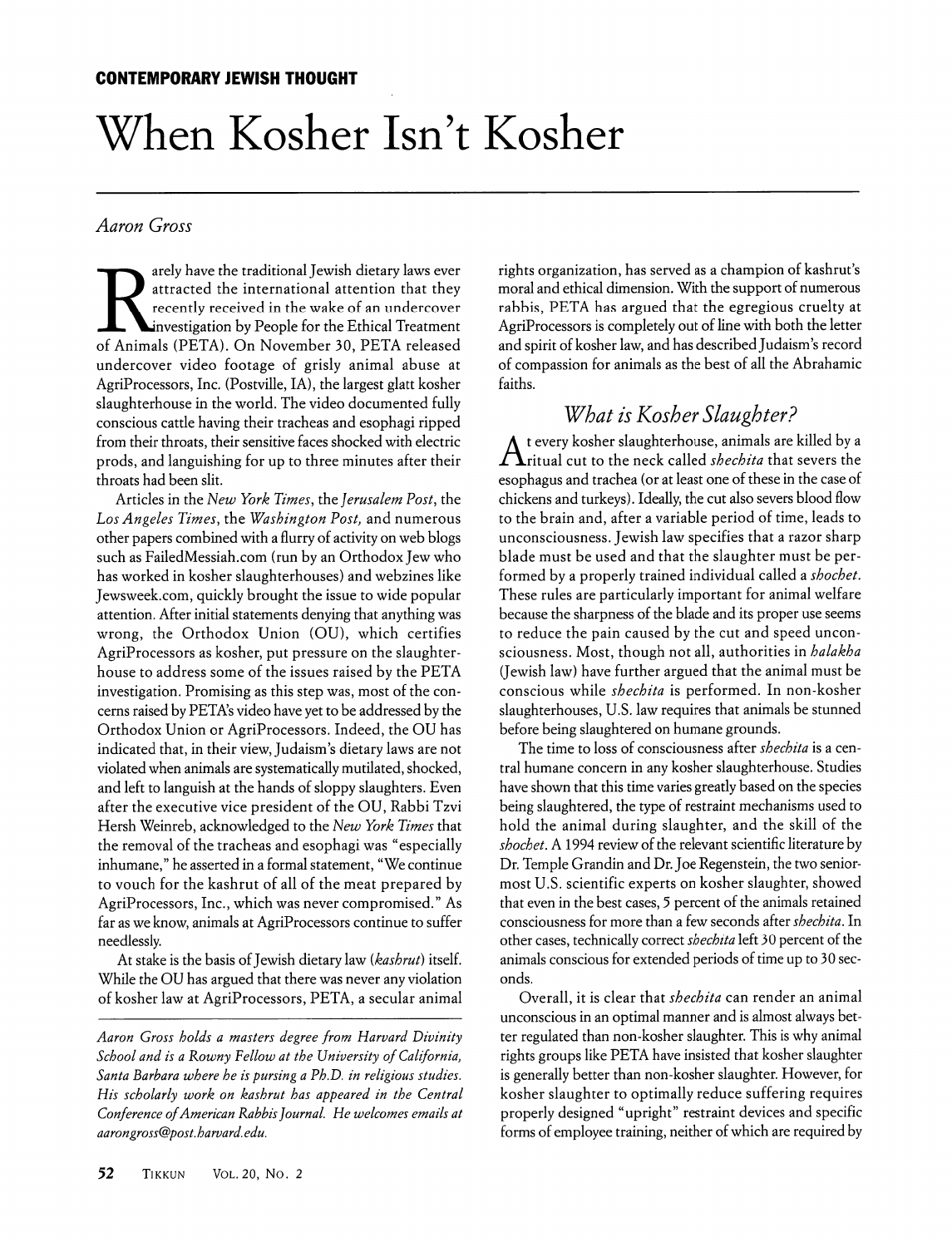

the USDA or kosher certification agencies. As a result, though the Jewish community may be rightfully proud that kosher law dictates a method of slaughter that can reduce animal suffering during slaughter to an absolute minimum, there is presently no guarantee that this is the case. The fact that the OU has stated that there were never any problems with kosher law at AgriProcessors underscores this point.

# What Happened at AgriProcessors?

The abuses documented at AgriProcessors were not aber-JL rations, but standard operating procedures. Most trou bling is the procedure, performed immediately after shechita, of ripping out the tracheas and esophagi of conscious cattle. Significantly, this procedure is not typically performed in other kosher slaughterhouses and, according to Dr. Temple Grandin, the real purpose behind the proce dure at AgriProcessors remains unclear. Whatever the rea son, this procedure is not required by kosher law.

Nonetheless, the removal of the trachea and esophagus was performed on every single animal that PETA was able to video tape, the only exceptions being cases where pressure to keep the line moving meant the procedure was skipped. PETA was able to obtain a total of five hours of footage of cattle slaughter in six sessions over about seven weeks in which 278 animals were slaughtered; 230 of these animals were clearly visible and at least 20 percent of these animals were conscious after being dumped onto a concrete floor with their tra cheas and esophagi hanging from their necks.

Stephen Bloom, a journalist who wrote the highly acclaimed book Postville about the clash of cultures in the small Iowa town where the slaughterhouse is located, has confirmed that shoddy slaughter existed as far back as 1996 when he was given a tour of the slaughter facility. Bloom witnessed multiple animals struggling to stand minutes after shechita. Although Bloom did not actually see animals' throats slit and so does not know whether or not the animals' tracheas and esophagi were removed at that time, another anonymous source has come forward to state that she saw the trachea and esophagus procedure when she visited the slaughter line in 1998.

Our best information, then, is that for at least six years AgriProcessors saw fit to cut the tracheas and esophagi out of animals that had at least a one in five chance (based on the undercover footage) of being conscious after the procedure. Moreover, for at least eight years, they have been so lax in their slaughter technique that animals have routinely been

fully conscious for minutes after they were dumped from the restraint onto concrete floors. And all this is to say noth ing of other equally systematic abuses of animals at AgriProcessors, such as the misuse of electric prods on ani mals' faces and the use of a restraining pen which has been condemned as a violation of tza'ar ba'alei hayyim (the torah mandate not to cause pain to animals) by the Conservative movement's highest halakhic body.

In an ongoing, cynical attempt to distort the full extent of this abuse, representatives of AgriProcessors and the OU have suggested that the animals on PETA's tapes were not conscious. Everyone agrees that brain-dead animals some times make movements that non-experts might think indi cate life. However, every single scientific and slaughter expert that has been consulted, without exception, has agreed that the animals on PETA's video were conscious (an impres sive list of these expert statements is available on PETA's website, www.goveg.com). Nonetheless, the president of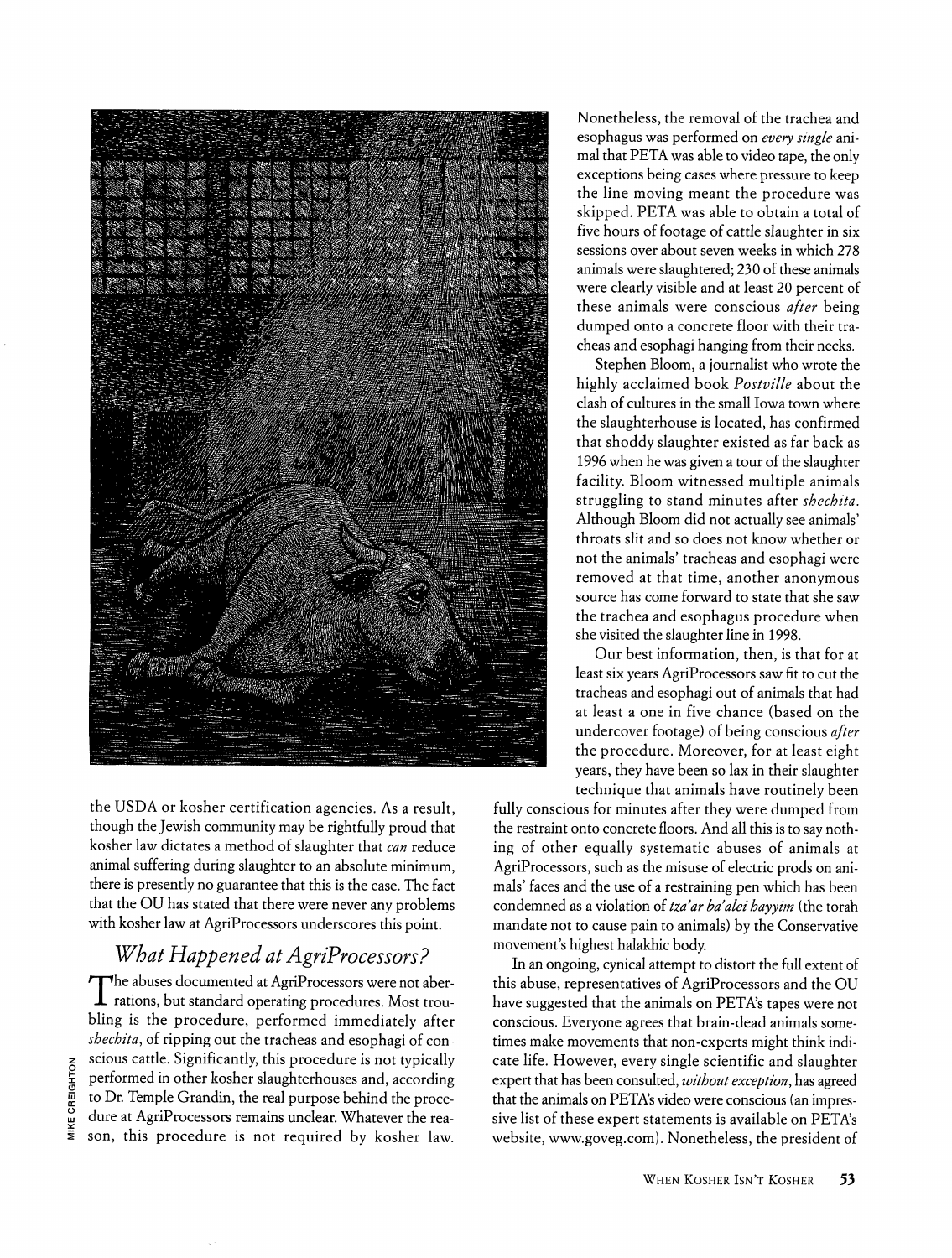#### CONTEMPORARY JEWISH THOUGHT

AgriProcessors, Sholom Rubashkin, continues to maintain, "What you see on the video is not out of the ordinary... Nothing wrong was, or is, being done. There is nothing to admit."

The USDA, by contrast, found the abuse at AgriProcessors so offensive that they created a new "sce nario" of animal abuse which precisely describes what occurred at AgriProcessors, as documented by PETA's video footage. The USDA advises that were an inspector to witness such a scenario, they should immediately suspend slaughter operations and notify the relevant authorities of "this egregious violation of the Humane Methods of Slaughter Act..." (view the full USDA scenario at http://www.fsis.usda.gov/ofo/tsc/hike\_03-04.htm).

## The Broader Context

**WIT** That does it mean that such misery could go on for years in a facility that was doubly inspected by the

USDA and religious authorities? Sadly, the abuse at AgriProcessors is a symbol of entrenched, system atic abuse of animals in today's meat industry, rather than an anomaly. It may be aberrant to mutilate animals in the particularly offensive manner practiced by AgriProcessors, but on today's fac tory farms it is perfectly routine and legal to cut horns, testicles, and beaks off animals without pain killers, and to confine animals for their entire lives in spaces so cramped that they must be fed antibiotics simply to keep them alive. Sadly, virtually all kosher

meat comes from animals that are raised in the same abusive factory farms that produce most meat in America. This chronic abuse of animals on factory farms does not capture headlines in the way that the unusual level of abuse at Agriprocessors has, but this "normalized" abuse is equally, and perhaps more, worthy of our attention.

The contemporary French-Jewish philosopher Jacques Derrida was deeply disturbed by the cruelty of factory farm ing, and, perhaps even more, by the denials that allow it to continue. His remarks on the contemporary indifference to the misery of these "farms" are as chilling as they are rele vant: "No one can deny seriously, or for very long, that men do all they can in order to dissimulate this cruelty or to hide it from themselves, in order to organize on a global scale the forgetting or misunderstanding of this violence that some would compare to the worst cases of genocide." Roughly 10 billion land animals are killed for meat every year in the United States alone and yet the average person has never witnessed an animal being slaughtered. Undercover investi-

As Dresner explains, "]ews are permitted to eat meat, but they must learn to have reverence for the life they take" The laws of shechita are the concrete manifestation of this required reverence.

gations, one after another, have demonstrated conclusively that neither the USDA nor religious authorities have ade quate regulation to address even the most extreme instances of abuse.

Looked at in the broader societal context, the fact that the products of factory farming and even abusive facilities like AgriProcessors are given moral legitimacy by being deemed "kosher," transforms kashrut from an ethical sys tem into one that helps mask organized animal abuse. This awkward situation is so far from the moral vision of kashrut that it is painful to even acknowledge.

## The Ethical Basis of Kashrut

Few contemporary rabbis have articulated the moral foundations of kashrut for so many of today's current Jewish leaders as Rabbi Samuel Dresner. In his book Keeping Kosher, he reminds us that in the biblical vision, "permission to eat meat is... understood as a compromise, a

> divine concession." The Rabbinic tradition has taught that human beings were originally vegetarian in the garden of Eden on the basis of Genesis 1:29, "See, I give you every seed-bearing plant that is upon the earth, and every tree that has seed-bearing fruit; they shall be yours for food." God's original plan contained no slaugh terhouses; animal slaughter was only reluctantly allowed after the flood, and this slaughter had to be regulated.

> As Dresner explains, "Jews are permitted to eat meat, but they must learn to have reverence for the

life they take." The laws of *shechita* are the concrete manifestation of this required reverence. However, it also is now evi dent that kosher slaughter can be turned on its head, becoming among the crudest methods of ending life. As Rabbi Barry Schwartz, who sits on the task force on kashrut for the Central Conference of American Rabbis, noted upon viewing PETA's video, "If this is kosher, then we have a big problem."

Fortunately, Rabbi Schwartz has been joined by many others, and, in a remarkable demonstration of spontaneous Jewish pluralism, these voices have come from across the Jewish spectrum. Rabbi Raphael Rank, the President of the Conservative movement's Rabbinical Assembly, fired off a letter to all Conservative Rabbis shortly after the AgriProcessors's story appeared, calling PETA's investiga tion "a welcome, though unfortunate service to the Jewish community." He argued that "[w]hen a company purport ing to be kosher violates the prohibition against tza'ar ba'alei hayyim, causing pain to one of God's living creatures, that